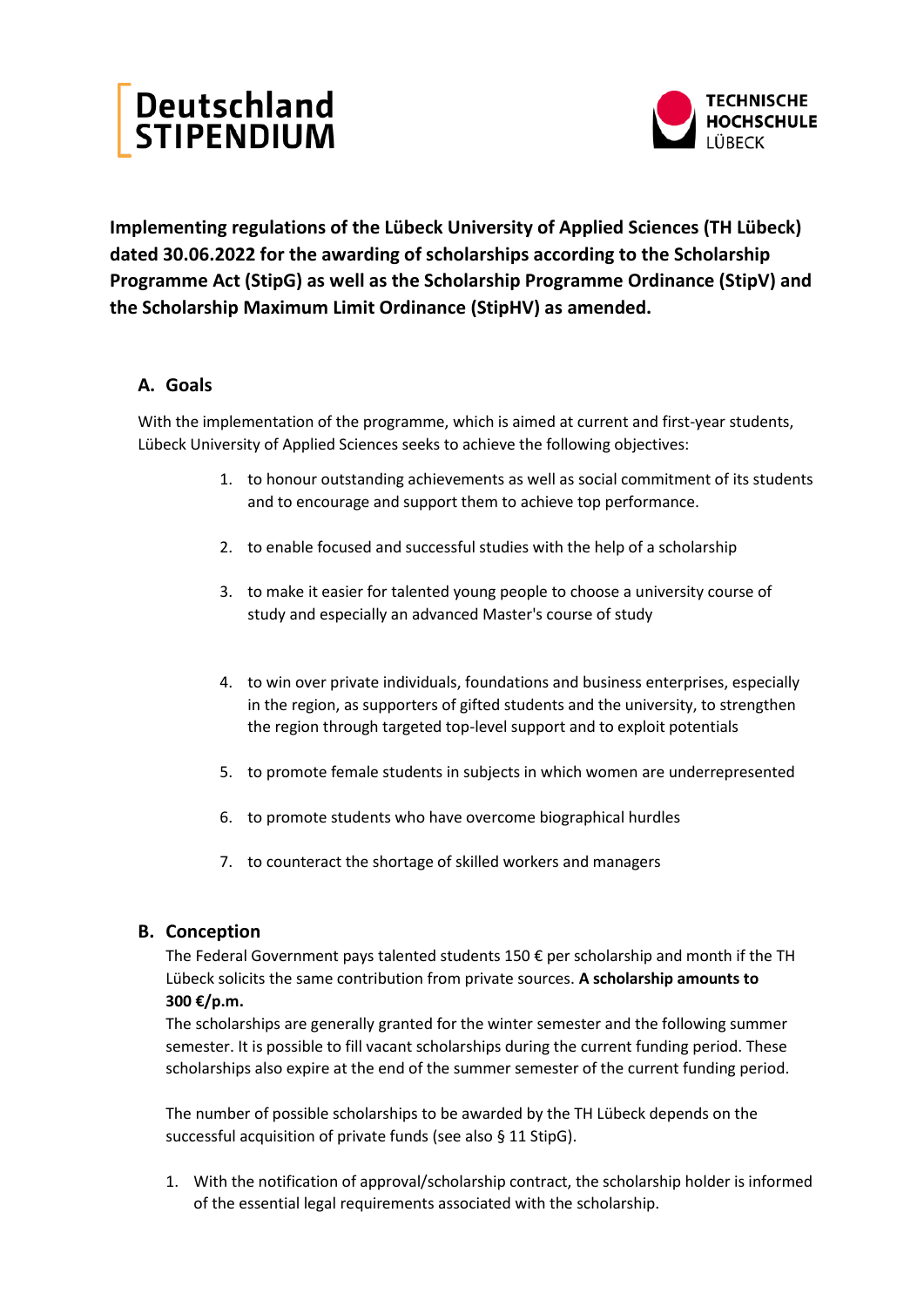- 2. the procedure by which the suitability of an applicant is determined is the responsibility of the university. The award decision is made by a selection committee.
- 3. The Lübeck University of Applied Sciences shall ensure that the objectives of the scholarship programme receive appropriate non-material support through suitable accompanying offers.

# **C. General Selection Criteria**

The application procedure consists of two stages and takes place in the winter semester.

## **1. First stage**

Applications for the first selection round (1st stage of the selection procedure) are submitted electronically via the application portal. The time for activation as well as the link to the portal will be announced publicly, e.g. via the homepage of the TH Lübeck-German Scholarship and the learning room.

The **declaration on the application procedure** is available via the application portal and must be signed and uploaded within the application deadline.

For students who are already enrolled, the upload must be completed with the current **proof of academic achievement**. No more personal proof/documents are required from the applicants at this point.

### **Requirements**

For first-time students, the average grade of the higher education entrance qualification or the special qualification that entitles the student to study at this higher education institution is decisive for the first stage of the application.

Already enrolled face-to-face students must have achieved at least 80%, online students and LinkPlus graduates in the Bachelor's programme must have achieved 60% of the flat-rate 30 CP per semester by 31.08. of the year. The transcript of records serves as proof. In exceptional cases, achievements that have already been completed can be verified using the form for supplementing the transcript of records. Such an exception exists if a performance is not expected to be recorded in the HIS system by 31.08. of the year. For enrolled students, the provisional average grade from the current performance overview is also decisive.

The grade threshold for entry into the second stage is determined by calculating the grade average of all applicants in a degree programme. Online degree programmes are evaluated separately. The students with the highest grades will be admitted to the 2nd stage. Adjustment to demand is made by raising or lowering the respective grade threshold.

Applicants who demonstrate special circumstances in their curriculum vitae in the first stage of the selection procedure may, in exceptional cases, also be invited to the second stage, provided they do not meet the specified grade threshold.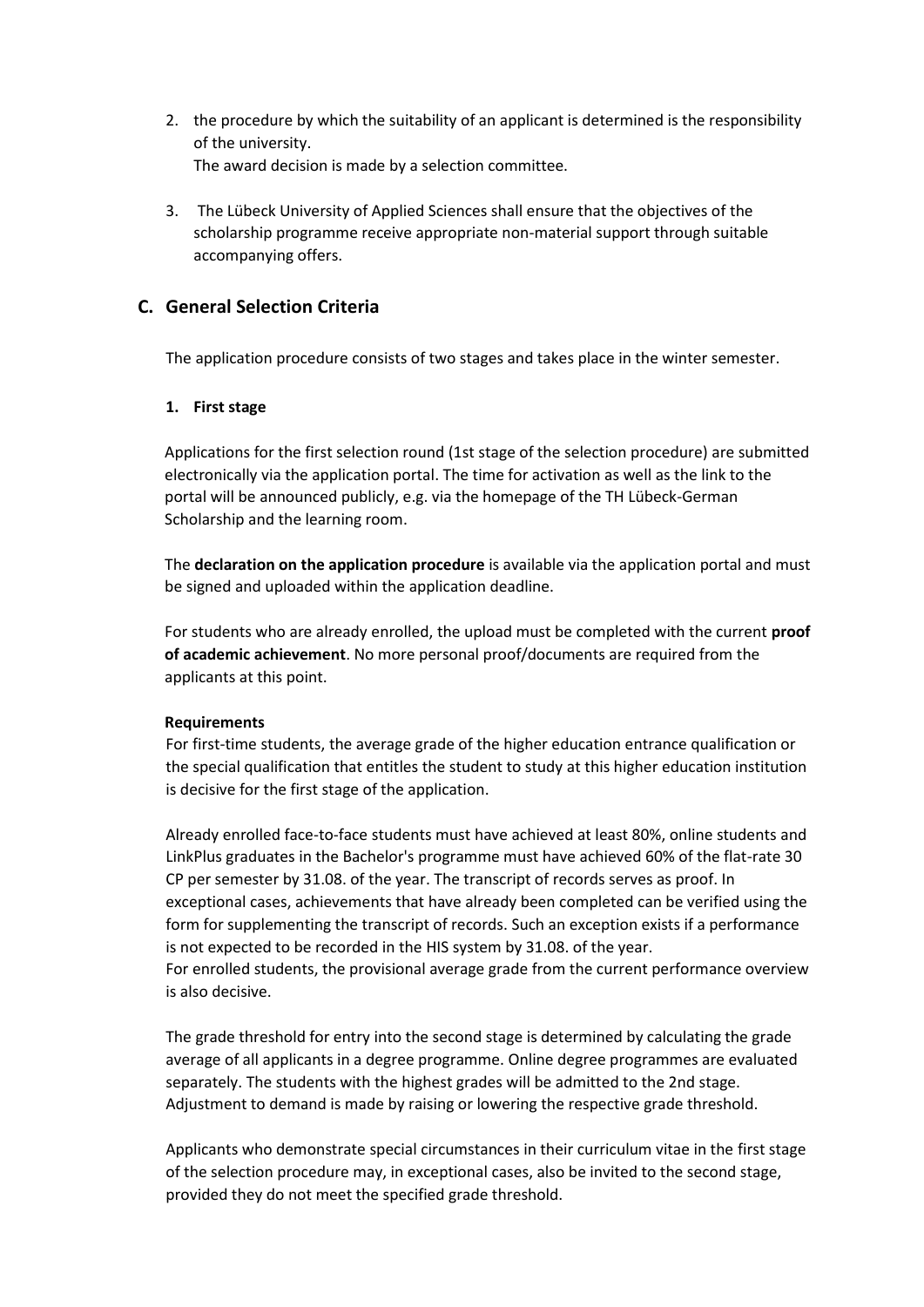For students starting a Master's programme, the final grade of the previous Bachelor's programme is decisive.

If the application in electronic form is not possible due to a case of hardship, the application can be made in writing or on record at the Lübeck University of Applied Sciences. In this case, the application should be sent to: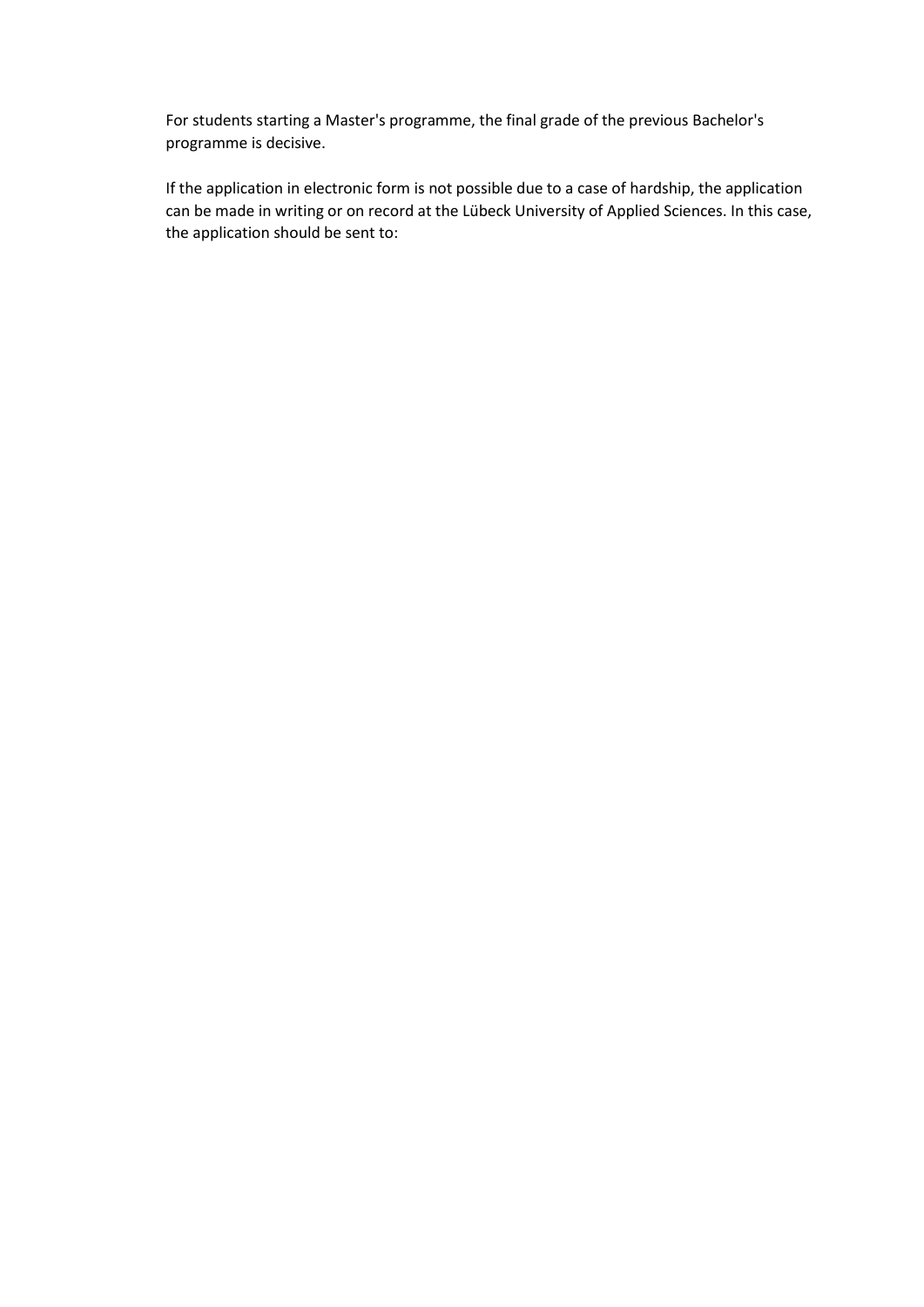Technische Hochschule Lübeck Deutschlandstipendium Frau Nicola Grabow Mönkhofer Weg 239 23562 Lübeck

## **2. Second stage**

For the second stage, the following documents must be submitted in paper form within two weeks of being requested to do so:

- Letter of motivation
- Tabular curriculum vitae
- Certificate of enrolment
- First-year students must submit a copy of the certificate of higher education entrance qualification (in the case of foreign certificates: the foreign certificate of higher education entrance qualification as well as an officially certified translation into German or English) or proof of the special qualification entitling the holder to study at this higher education institution/if applicable, certificate of enrolment.
- Bachelor's degree certificate, if applicable (only for applicants to the Master's degree programme).
- If applicable, proof of academic achievements to date (e.g. HIS/QIS excerpt, intermediate examination certificate, current performance records) must be enclosed with the documents
- If applicable, internship and work references as well as proof of other knowledge or further commitment (e.g. letters of reference, awards, certificates, certificate of completed vocational training), stays abroad and language certificates as well as honorary activities from the age of 14 (social, political commitment, committee work, participation in religious communities, associations or clubs, social certificates if applicable. Social certificates or social achievements (e.g. § 3 StipG, § 2 StipV), internships and part-time jobs must be listed in addition, **stating the average workload per week** and the period of performance. Internships are only recognised if they were completed voluntarily, i.e. were not part of school or vocational training (!) and are not less than 14 days in length. These internships must be marked as such and will otherwise not be considered.
- Further documents that make you particularly suitable for a Germany Scholarship
- If the application is not written in German, a written translation in German must also be submitted.

Applications received late (date of receipt stamp) or incomplete application documents may lead to exclusion from the application procedure. The THL Deutschlandstipendium Coordination Office is not obliged to inform applicants of incomplete applications.

# **D. Selection of the scholarship holders**

The selection committee decides on the selection of scholarship holders.

Due to its international orientation, Lübeck University of Applied Sciences attaches particular importance to an international profile of the applicants. Lübeck University of Applied Sciences also places special emphasis on female students in subjects in which women are underrepresented and on overcoming biographical hurdles.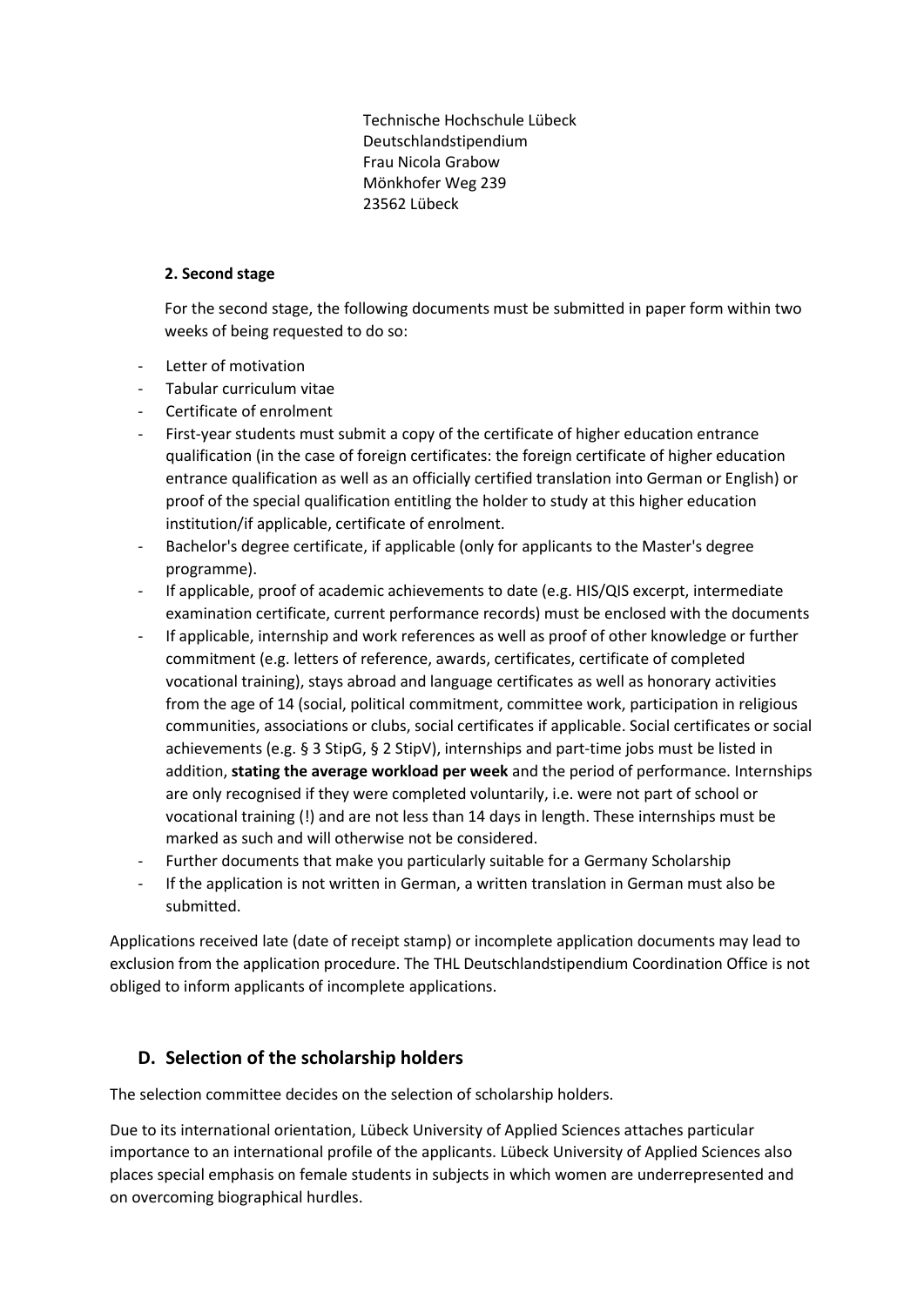1. For the second stage of the selection procedure, the concept of performance is defined as follows and used for the evaluation for the ranking:

- The performance of the applicants is reflected in the grade point average as well as in the CreditPoints, which are documented by the university's performance record. For first-year students, the final grade of the last school/training qualification is taken as a basis. Personal achievements in the form of extracurricular further education, social commitment or overcoming biographical hurdles are taken into account to improve the grade.
- In justified exceptional cases, special circumstances can also lead to the applicant being considered outside the fixed grade limit. The selection committee decides on this.
- Changes of school that have taken place due to physical or mental limitations are treated as equivalent to the second educational path.
- 2. The selection committee establishes a study programme-related ranking and documents the result of its deliberations in an award report.
- **E.** For the continuation of a scholarship that has already been granted, a simplified procedure is followed. This requires a written application on the form provided for this purpose. In this context, a new aptitude and performance review will be carried out (see point C 1). Applications for further funding will proceed directly to the second selection round. If the selection criteria are met and funds are available, Lübeck University of Applied Sciences will endeavour to extend the funding by one year in the sense of long-term funding. **A simplified extension procedure is subject to active network participation, which must be proven upon request.**

### **F. Extension of the Scholarship**

- 1. In principle, the extension of a scholarship is possible within the framework of the standard period of study by means of a written application for further funding by the scholarship holder, provided that the performance criteria (Item C1) are fulfilled and the necessary funds are available. The submission deadline for this is **20.07**. After the deadline has expired, a new application is mandatory!
- 2. If the student has entered the Master's programme in the second semester, the selection committee will examine each individual case in the event of an application for an extension.
- 3. The Scholarship Coordination Office of the TH Lübeck must be notified **immediately** of any leaves of absence or interruptions of studies.
- 4. An extension of the scholarship beyond the standard period of study (according to § 7 StipG) requires a written, justified application in good time, to which proof of the